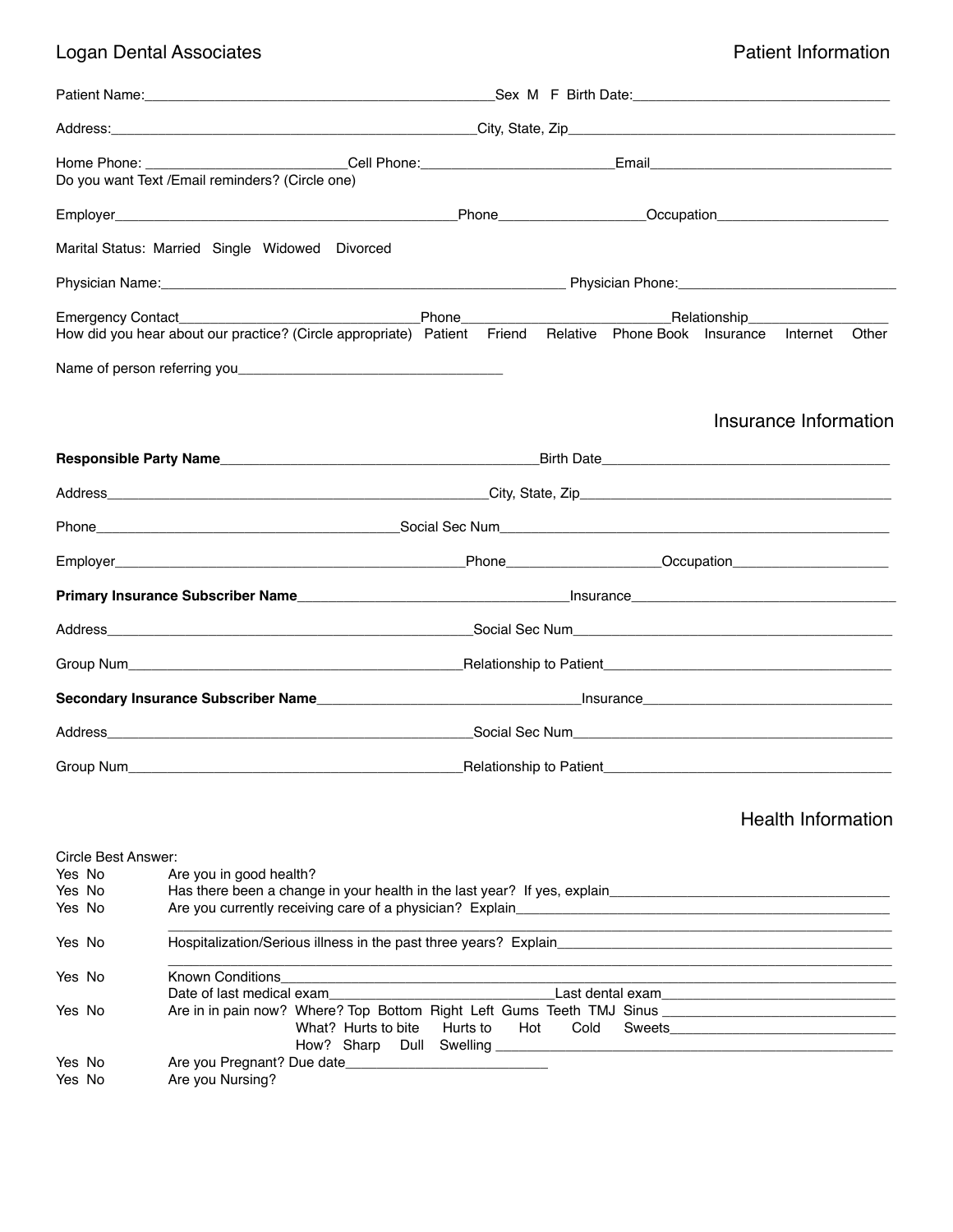General Health-- Circle any that apply:

Chest Pain (Angina) Heart Attack Heart disease COPD Mitral Valve Prolapse Artificial valve Previous Endocarditis Pacemaker/Defibrillator Rheumatic fever High Blood Pressure Heart murmur Blood thinners Artificial joint Premed need Muscle disorders

**Arthritis** Stroke Swollen feet/ankles Swollen neck glands Thyroid problems AIDS/HIV Diabetes Type 1 Type 2 Bleeding problems/bruising Anemia Kidney disease Immune disorder Tuberculosis Persistent cough Shortness of breath Asthma

- CPAP Respiratory disease Venereal disease Frequent nausea/vomiting Seizures Jaundice Liver disease/Hepatitis **Cancer** Chemotherapy Radiation treatment Glaucoma Eye disease Ulcers/GERD/Reflux Herpes (cold sores) Nervous problems
- Substance Abuse Recreational Drugs Alcohol use Psychiatric care **Dizziness** Headaches Fainting Blurry Vision Head injury ADHD Depression Bone density medication Adrenal disease Skin conditions

Explain any of the above or other known health issues

| Dental-- Circle any that apply:                                                                               |                                                                                                |                                                                                                                      |                                                                                                   |
|---------------------------------------------------------------------------------------------------------------|------------------------------------------------------------------------------------------------|----------------------------------------------------------------------------------------------------------------------|---------------------------------------------------------------------------------------------------|
| Sinus problems<br>TMD (pain in jaw/ear)<br><b>Difficulty Swallowing</b><br><b>Bad Breath</b><br>Bleeding gums | Blisters on lips/in mouth<br>Tobacco use<br>Dry Mouth<br>Loose teeth<br><b>Broken fillings</b> | Mouth breathing<br>Sensitivity to cold/hot/<br>sweets<br>Sores or growths in mouth<br>Tonsil problems                | Metal sensitivity<br>Apnea/Snoring<br><b>Braces</b><br>Chewing problems<br><b>Fear of dentist</b> |
| Allergies:                                                                                                    |                                                                                                |                                                                                                                      |                                                                                                   |
| Latex<br><b>Local Anesthetic</b><br>Eggs                                                                      | Benzodiazepines (Valium)<br>Penicillin<br>Sulfa                                                | Aspirin<br>Ibuprofen<br>Codeine                                                                                      | Milk<br>Gluten<br>Antihistamines                                                                  |
|                                                                                                               |                                                                                                |                                                                                                                      |                                                                                                   |
| <b>Current Medications:</b>                                                                                   |                                                                                                |                                                                                                                      |                                                                                                   |
| Medication                                                                                                    | Use                                                                                            |                                                                                                                      | <b>Prescribing Doctor</b>                                                                         |
|                                                                                                               |                                                                                                |                                                                                                                      |                                                                                                   |
|                                                                                                               |                                                                                                | <u> 1989 - Andrea Santa Alemania, amerikana amerikana amerikana amerikana amerikana amerikana amerikana amerikan</u> |                                                                                                   |
|                                                                                                               |                                                                                                |                                                                                                                      |                                                                                                   |

\_\_\_\_\_\_\_\_\_\_\_\_\_\_\_\_\_\_\_\_\_\_\_\_\_\_\_\_\_\_\_\_\_\_\_\_\_\_\_\_\_\_\_\_\_\_\_\_\_\_\_\_\_\_\_\_\_\_\_\_\_\_\_\_\_\_\_\_\_\_\_\_\_\_\_\_\_\_\_\_\_\_\_\_\_\_\_\_\_\_\_\_\_\_\_\_\_\_\_\_\_\_\_\_\_\_\_ \_\_\_\_\_\_\_\_\_\_\_\_\_\_\_\_\_\_\_\_\_\_\_\_\_\_\_\_\_\_\_\_\_\_\_\_\_\_\_\_\_\_\_\_\_\_\_\_\_\_\_\_\_\_\_\_\_\_\_\_\_\_\_\_\_\_\_\_\_\_\_\_\_\_\_\_\_\_\_\_\_\_\_\_\_\_\_\_\_\_\_\_\_\_\_\_\_\_\_\_\_\_\_\_\_\_\_

| Date    | Initial | <b>BP</b>                                       | Update |
|---------|---------|-------------------------------------------------|--------|
|         |         |                                                 |        |
|         |         |                                                 | __     |
|         |         |                                                 |        |
|         |         |                                                 |        |
|         |         |                                                 |        |
|         |         | the contract of the contract of the contract of | $\sim$ |
|         |         |                                                 |        |
|         |         |                                                 |        |
| _______ |         |                                                 |        |